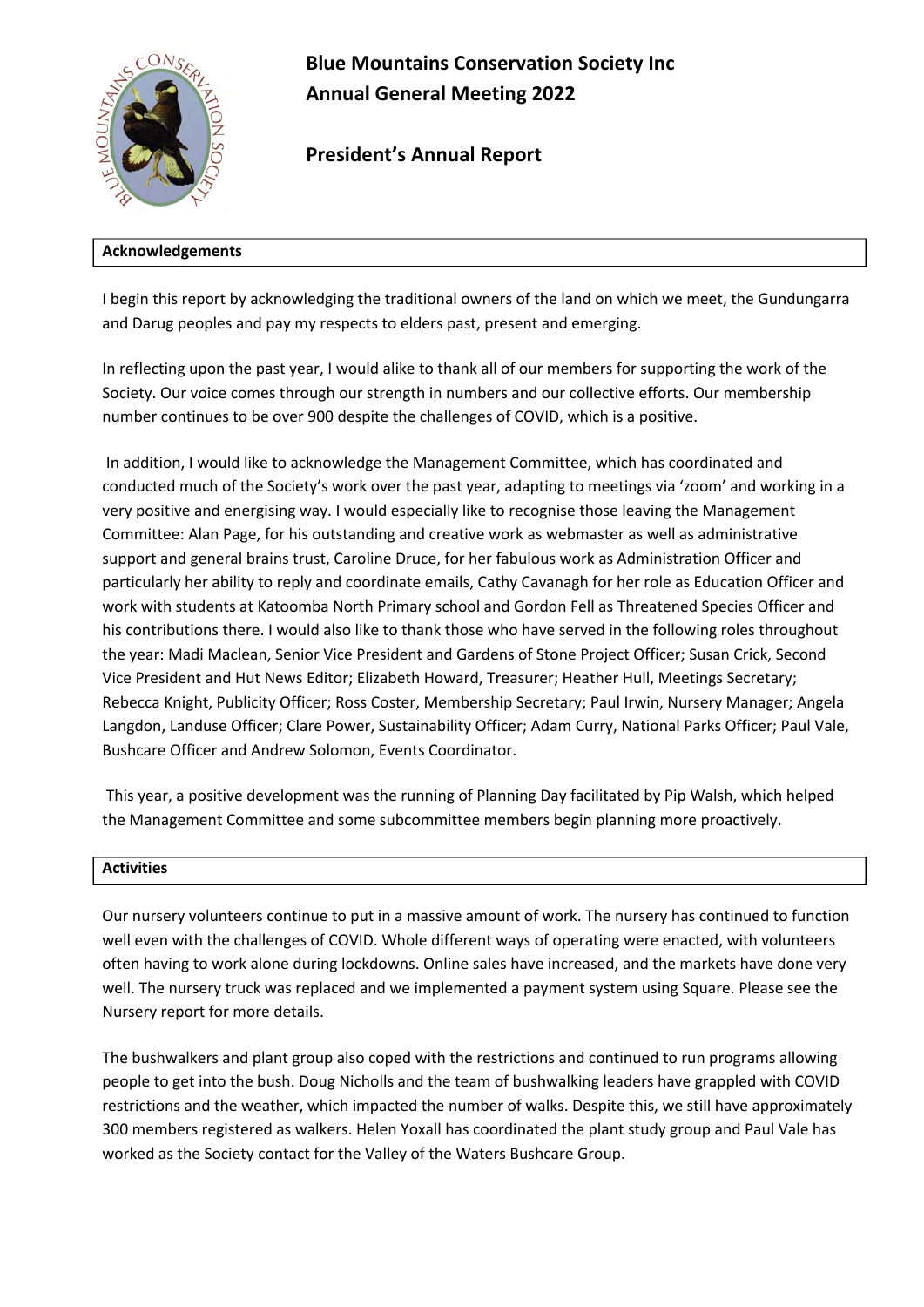COVID restrictions limited the number of events run by the Society in the past year, but we were pleased to run the Sunset Gathering at the Conservation Hut, as well as hosting 'Mining the Blue Mountains' and 'The Pilliga Project' at Mount Vic Flicks.

### **Sub Committees and Campaigns**

The Society's work is largely undertaken through sub-committees comprising at least one member of the Management Committee and several ordinary members. Additionally, we have representatives and Project Officers working on specific issues.

#### **Gardens of Stone**

On 13 November 2021, the NSW government announced the creation of a new Gardens of Stone State Conservation Area (SCA) in response to a 20-year campaign to protect the spectacular forested area north of Lithgow full of pagodas and endangered upland swamps. The new State Conservation Area comprises most of three state forests (Newnes, Ben Bullen and Wolgan) plus Crown reserve land near Mount Piper. The campaign was led by the Gardens of Stone Alliance, made up of the Colong Foundation for Wilderness, Lithgow Environment Group and the Society, with support from the. Nature Conservation Council and National Parks Association. The achievement of this goal was a significant milestone in 2021. The work to continue to protect the area will continue. Recent cracking in Mugii Murum-ban State Conservation Area due to underground coal mining highlights the need for vigilance.

#### **Warragamba Dam and Protected Areas**

Opposing the raising of the dam wall has been an ongoing priority for the Society. In the past year, we continued our opposition and supported the work of the Colong Foundation in this area. The Society also supports opposition from Aboriginal organisations such as the Gundungurra Aboriginal Heritage Association and elders committed to opposing the dam wall raising. A primary focus was the gathering of submissions to the EIS process. The Society worked with the Colong Foundation to engage a coordinator who ran street stalls and engaged the public with this critical issue. The battle will continue!

Other work in protected areas related to engagement with the updates to the Blue Mountains, Kanangra and Wollemi National Park Plans of Management. This involved public meetings with NPWS and we thank the many members that volunteered to help. The process continues and a formalised submission will be undertaken in the coming year. Submissions were written on the proposed changes to Govetts Leap lookout, Narrow Neck and Green Gully. We continue to engage in the Grand Clifftop walk project and oppose the plans to use Bell Quarry as a waste dump.

The Society has also raised concerns about the Great Western Highway Upgrade: Medlow Bath to Blackheath. We will continue our calls for a thorough single Environmental Impact Statement that examines the impact of the entire project and its effects on groundwater and the environment.

All submissions are available for members to view on our website.